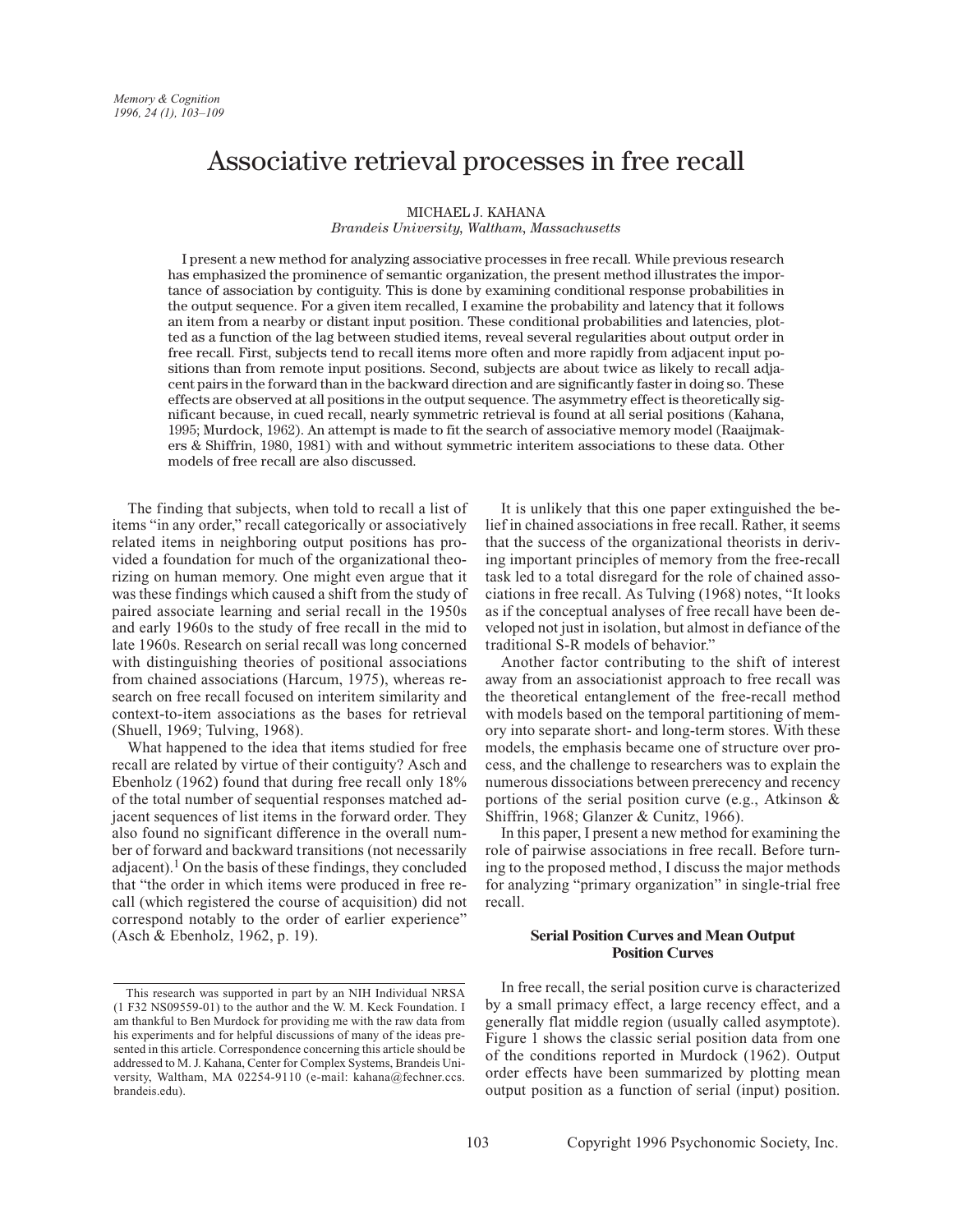

**single-trial free recall. Data are from Murdock (1962). In this condition, 15 subjects studied 80 lists of 30 common words presented auditorily at a 1-sec rate. Error bars reflect 95% confidence intervals around each mean. The Loftus and Masson (1994, Appendix B) procedure for computing confidence intervals in within-subject designs was used.**

The basic pattern is that items from the recency portion of the serial position curve are recalled first, while items from asymptote are recalled last. Furthermore, the items from the asymptotic portion of the serial position curve are at asymptote in the output position curve. The high correlation between the serial position curve and mean output position curve was noted by Deese and Kaufman (1957).

One interesting difference between mean output position curves and serial position curves is the "hook" at the end of the recency portion of the mean output position curve. For auditorily presented lists of words, recall begins about three items back, proceeds in forward order to the end of the list, and then moves to items in earlier list positions (Nilsson, Wright, & Murdock, 1975). This pattern of recall produces the hook in the mean output position curve. The item that is recalled first (on average) is about two or three items from the end of the list. In contrast, with visually presented word lists, recall tends to begin with the last item and go backwards in a generally monotonic fashion.

# **Conditional Response Probability and Latency Curves**

One of the central theoretical questions that comes up in the study of free recall is the nature of subject-generated retrieval cues. Neither serial position curves nor mean output position curves provide us with useful information about the specific item-by-item contingencies in output order. The equivalence of recall probability and output position for asymptotic items (often assumed to be retrieved from long-term memory) has suggested that there are no consistent relations between input order and output order for these items. Rather, it is generally assumed that retrieval of asymptotic items reflects a semantically and/or contextually guided search through longterm memory.

One way of interpreting the dynamics of retrieval in the asymptotic portion of the serial position curve is to examine conditional response probabilities. What is the likelihood of recalling item *x* immediately followed by item *y*, conditional on recall of *y*? An even higher order statistic might measure the likelihood of recalling item *x* followed by item *y* followed by item *z* conditional on recall of *z*.

As a means of characterizing these sequential contingencies in recall order, the probability of recalling item *y* after item *x*, conditionalized on recall of item *y*, is plotted as a function of the lag (*x*-*y*) for all items recalled after the third output position (see Figure 2). A lag of  $+1$ Figure 1. Serial position curve and mean output position curve in implies that item  $y = x + 1$ . Similarly, a lag of  $-1$ 



**Figure 2. Conditional response probability curves for six studies of single-trial free recall. Panels A–D are based on data from Murdock (1962). Panel E is based on data from Murdock and Okada (1970). PanelF is based on data from Murdock and Metcalfe (1978). (A)List length 20, auditory, 2sec/item. (B)List length 20, auditory, 1sec/ item.** (C) List length  $= 30$ , auditory, 1 sec/item. (D) List length  $= 40$ , auditory, 1 sec/item. (E) List length  $= 20$ , visual, 1 sec/item and **0.5 sec/item combined. (F) List length 20, visual, 5 sec/item. Error bars reflect 95% confidence intervals around each mean. The Loftus and Masson (1994, Appendix B) procedure for computing confidence intervals in within-subject designs was used. See text for details on computing conditional response probability curves.**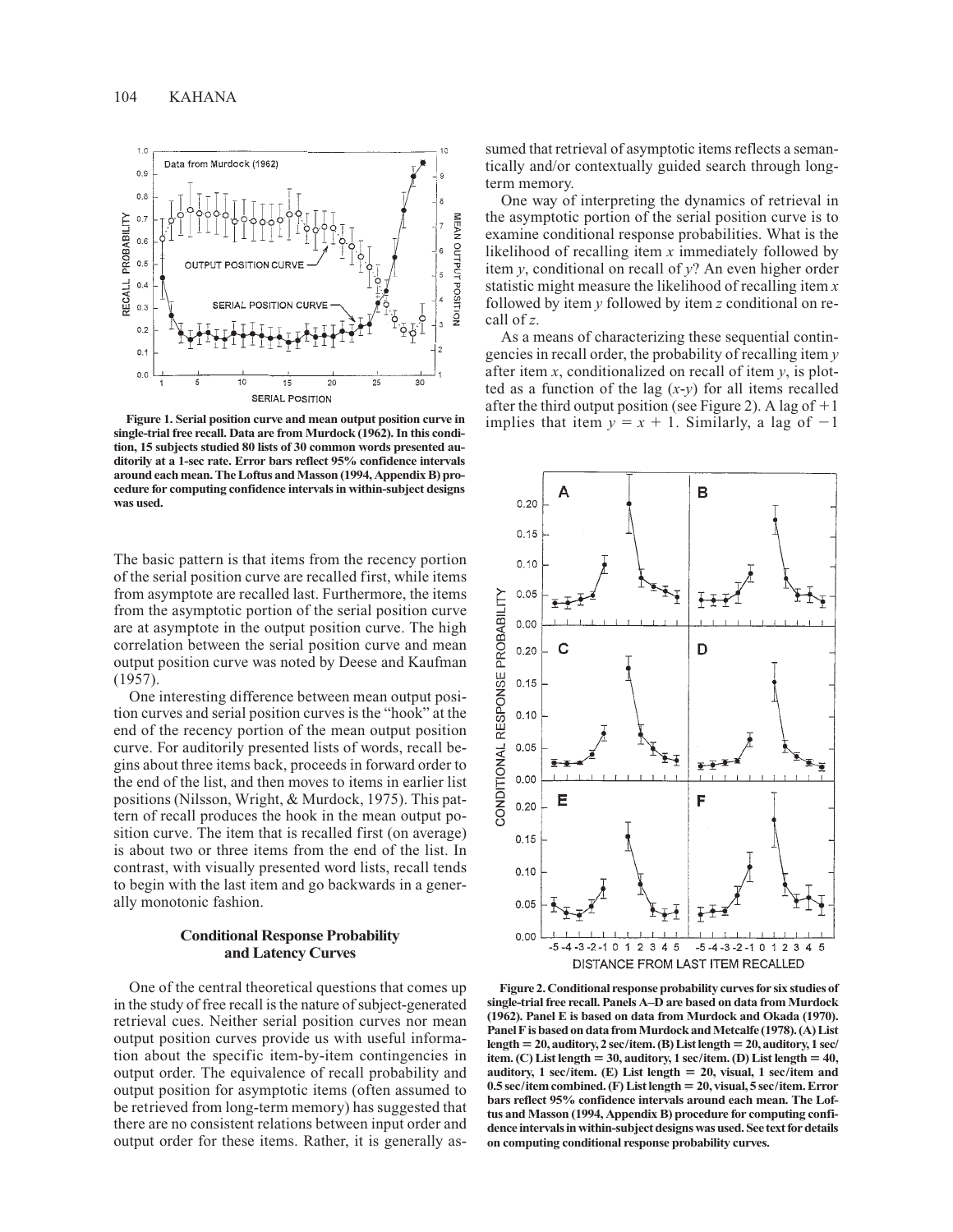means that item  $y = x - 1$ . As such, the absolute value of the lag is a measure of the degree of remoteness (at input) of successively recalled items. The sign of the lag indicates whether recall is in the forward (positive) or backward (negative) direction. Figure 2 shows conditional response probability curves based on free-recall data from six large free-recall experiments reported in three papers (Murdock, 1962; Murdock & Metcalfe, 1978; Murdock & Okada, 1970).<sup>2</sup>

Conditional response probability curves from all of these experiments show essentially identical patterns. When a given item is recalled, it tends to follow an item from a nearby input position and is twice as likely to follow the preceding adjacent item as it is the following adjacent item. In summary, items at contiguous input positions tend to be recalled together and in the forward order. This asymmetry is theoretically significant because cued recall yields equivalent forward and backward response probabilities across serial positions (Kahana, 1995; Murdock, 1962).

So far, these analyses have been based on data averaged across output positions (excluding the first three items recalled). A more detailed picture of recall order can be seen by looking at the conditional response probabilities at each position in the output sequence. Instead of examining transitions at each lag individually, I consider the average number of adjacent and remote, forward and backward transitions at each position in the output sequence. This analysis, applied to data from Murdock (1962; list length  $= 30$ ), is shown in Figure 3.

It can be seen from these data that the advantage of forward-adjacent recalls is present at all output positions.



**Figure 3. This figure shows adjacent (lag = 1) and remote (sum of all lags > 3) forward and backward conditional response probabilities at each pair output position (data from Murdock, 1962; list** length  $= 30$ . Pair output position *x* refers to actual output positions  $x$  and  $x + 1$ . Consider an item from serial position  $y$  recalled in output position  $x$ . A forward-adjacent recall refers to recalling item  $y + 1$ in output position  $x + 1$ ; a forward remote recall refers to the summed conditional probabilities of recalling items  $y + 4$ ,  $y + 5$ ,...,  $y +$  (list length  $-1$ ) in output position  $x + 1$ . Error bars reflect 95% **confidence intervals around each mean. The Loftus and Masson (1994, Appendix B) procedure for computing confidence intervals in within-subject designs was used.**



**Figure 4. Conditional response-latency curve for data collapsed across both 1- and 2-sec presentation rates in Murdock and Okada (1970). Log interresponse times is computed as ln(1** - **IRT). Error bars reflect 95% confidence intervals around each mean. The Loftus and Masson (1994, Appendix B) procedure for computing confidence intervals in within-subject designs was used.**

In early stages of recall, most transitions are forward adjacent. Later, forward and backward remote transitions are approximately of equal probability. It is unlikely that these late transitions are random; rather, they probably reflect semantic associations between list items.

Differences in strength are often associated with differences in response latency. Analyzing data on interresponse times collected by Murdock and Okada  $(1970)^3$ allows us to ascertain whether asymmetry and adjacency effects observed in recall order are also observed in recall latency. Figure 4 shows the conditional response and latency curves for data collected by Murdock and Okada. The conditional response latency curve follows the same conventions as the conditional response probability curves described above. Log latencies were computed to reduce the effects of variability caused by long interresponse times. As shown in Figure 4, latencies were shortest when items from successive input positions were recalled in forward order. Latencies were somewhat longer for backward recalls. Both forward and backward recalls exhibit gradients as a function of lag.

# **Summary of the Data**

Three basic findings emerge from these analyses. First, the probability of successive recall from adjacent input positions is about three times higher than the probability of successive recall from remote input positions. Second, the probability of adjacent forward recalls is about twice that of adjacent backward recalls. This forwardrecall advantage is present at all output positions. Third,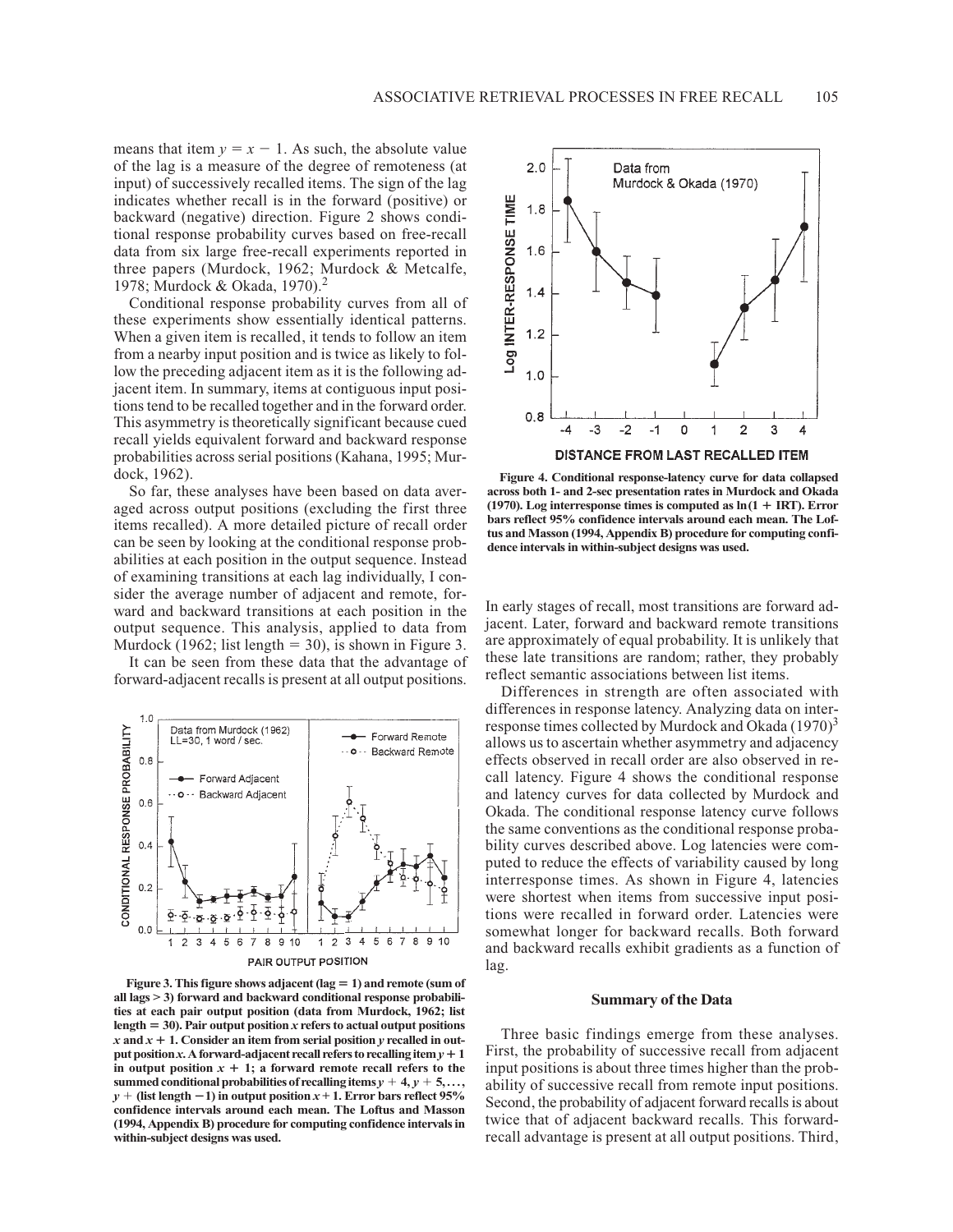adjacency and asymmetry effects are observed for latency as well as accuracy measures.

# **Theoretical Analysis**

At a very general level, perhaps one can say that the conditional response probability and conditional response latency curves provide evidence for the role of contiguitybased associations in free recall. More specifically, however, it is useful to examine these curves in terms of the predictions of formal models of the free-recall task. Of all the models proposed to account for free recall, the search for associative memory (SAM) model (Gillund & Shiffrin, 1984; Raaijmakers & Shiffrin, 1980, 1981) presents the most comprehensive account of data from this task. What follows is a very brief summary of the SAM model. For a complete presentation, see Raaijmakers and Shiffrin (1980).

# **The SAM Model of Free Recall**

The SAM model of free recall is an outgrowth of the Atkinson and Shiffrin (1968) buffer model. It consists of two storage systems: A limited-capacity short-term store (STS) and a long-term storage (LTS) associative network. Each new studied item enters STS. Once all of the registers in STS are full, a newly studied item replaces a randomly chosen item already in STS. According to SAM, items in STS are always available for immediate recall. A four-item rehearsal buffer will typically yield a good fit to the recency portion of the serial position curve.

LTS in SAM is modeled as an associative network. Items can be associated with each other, themselves, or context. For each unit of time that an item spends in STS, the strength of its association to context is incremented by parameter *a* and its self-strength is incremented by parameter *c*. For each unit of time that two items spend together in STS, the strength of their association in LTS is incremented by parameter *b*. Items that are never together in STS have a residual interitem association given by parameter *d*. In Gillund and Shiffrin (1984), variability was introduced into the basic SAM model. To produce variability in the associative network, each associative strength is multiplied by a random variable drawn from a three-point distribution  $(1, 1 - v, \text{or } 1 + v, \text{where})$ *v* is the variability parameter of the model).

Retrieval in SAM involves sampling memory with multiple cues. Initially, context is used as a cue to "sample" items in memory. If an item is "recovered," it is used, together with context, to sample another item from memory. An item cannot be recovered if the same retrieval cues failed to recover the item previously or if the item has already been recalled. Once there have been *L*max consecutive failures at "recovery," retrieval is attempted with context alone. The overall process repeats itself until there are  $K_{\text{max}}$  "recovery" failures to any cues. Whenever an item is recovered, its self-strength is incremented by parameter *g*, its association to context is

incremented by parameter *e*, and if another item was one of the retrieval cues, the interitem associative strength is incremented by parameter *f*. The equations for sampling and recovery probabilities are given in Raaijmakers and Shiffrin (1980).

SAM differs from other contemporary memory models in that it does not make explicit assumptions about the representation of items in memory or the associative mechanism. Rather, SAM maintains an abstract characterization of the probability of successful retrieval given a set of retrieval cues.

Because items in nearby input positions spend more time together in the rehearsal buffer, conditional response probabilities should be greater for adjacent items than for remote items. However, because interitem associations in SAM are bidirectional, the observed asymmetry in forward and backward recall may not be predicted.

#### **Simulations**

To fully examine the SAM model's ability to account for the free-recall data, the model was simultaneously fit to the serial position curve, mean output position curve, and conditional response probability data from the 30 item/1-sec condition in Murdock (1962). In fitting SAM to these data, three parameters were fixed: The size of the rehearsal buffer,  $\overline{r}$ , was set at 4 and the  $K_{\text{max}}$  and  $L_{\text{max}}$ parameters were set at 30 and 3, respectively. Simplex (Nelder & Mead, 1965) was used to estimate the remaining 8 parameters that minimized the chi-square statistic. For each simplex iteration, results were averaged over 10,000 replications of the SAM model.

The best-fitting parameters were:  $a = 0.0204$ ,  $b =$  $0.5666$ ,  $c = 0.6394$ ,  $d = 0.4376$ ,  $e = 0.546$ ,  $f = 0.5827$ ,  $g = 0.5674$ , and  $v = 0.1783$ . The fit of the model to the data is depicted in Figure 5. The fits of the serial position  $[\chi^2(22) = 168.7]$  and output position  $[\chi^2(22) = 122.2]$ curves were reasonable. In contrast, the model was largely unsuccessful in fitting the conditional response probabilities  $[\chi^2(32) = 1,169]$ . To see if these results were stable, I repeated the simulation for different values of the fixed parameters. Setting the size of the rehearsal buffer to 3 instead of 4 increased the chi-square values considerably, and trying several different values of  $K_{\text{max}}$ and  $L_{\text{max}}$  also did not improve the fit.

As can be seen in Figure 5, the SAM model fails to account for the difference between forward- and backwardadjacent recalls at any of the output positions. At early output positions, SAM far overpredicts the probability of forward remote recalls. Finally, SAM predicts an abrupt transition in remote recalls after the fourth output position, whereas the data show a gradual transition.

Why does SAM make these predictions, and how could it be fixed to handle the data? First, SAM assumes symmetric associations between items in memory. This may account for SAM's inability to produce the asymmetry in forward and backward recall. Second, because retrieval in SAM reflects output from the short-term store followed by search of associative memory, there is a sudden shift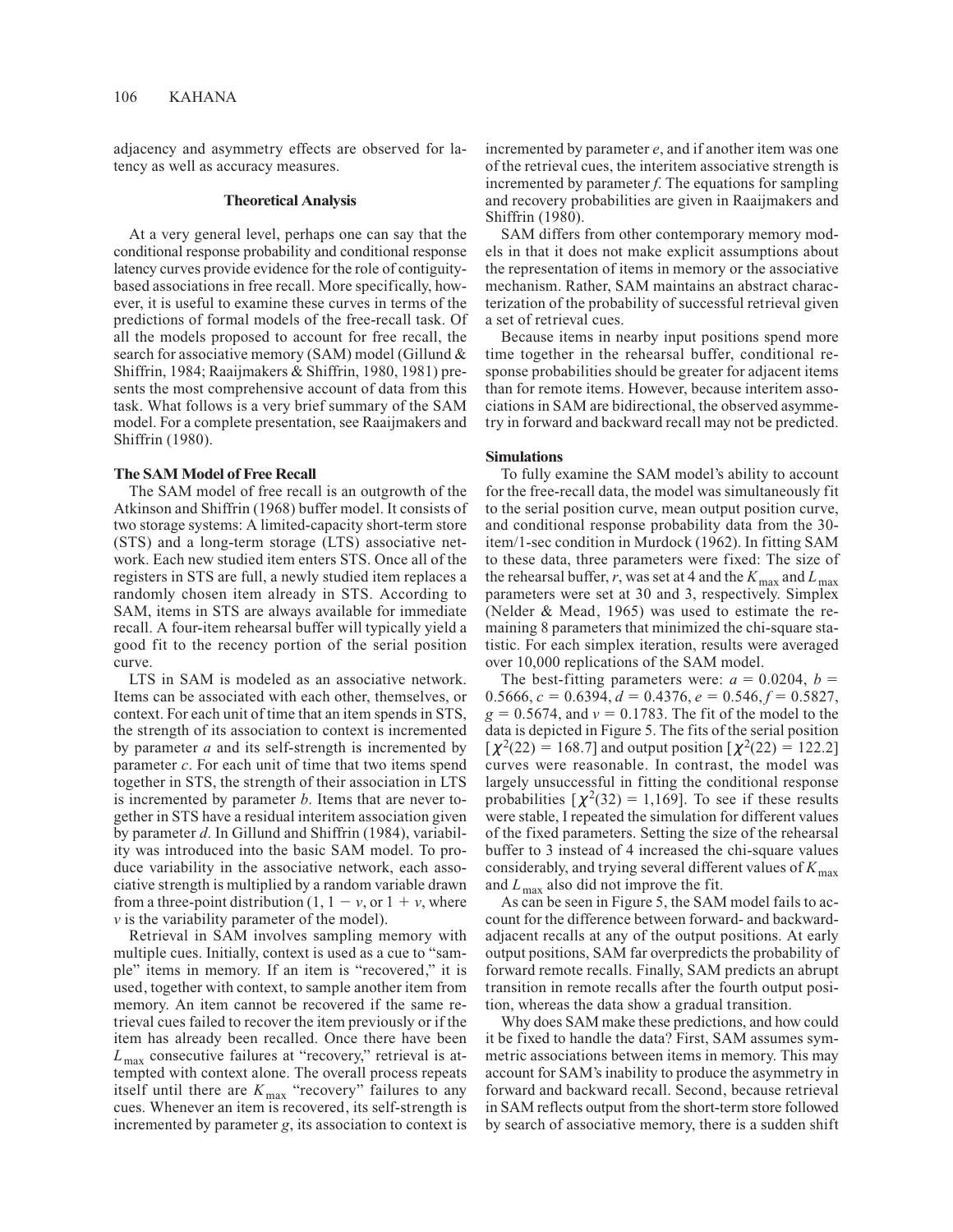

**Figure 5. This figure shows the best fit of the SAM model of free recall (Raaijmakers & Shiffrin, 1980) to the serial position data and mean output position data (top panel) and the conditional response probability data (bottom panel) from the 30-1 condition in Murdock (1962). Error bars reflect 95% confidence intervals around each mean. The Loftus and Masson (1994, Appendix B) procedure for computing confidence intervals in within-subject designs was used.**

in strategy at the fourth output position. This problem might be solved if the size of the rehearsal buffer were varied across simulated trials.

In an effort to bring SAM's predictions closer to the data, four modifications were introduced. First, separate parameters for forward and backward interitem associations were added (both during study and test). Second, the rehearsal buffer size, *r*, was randomly set to 2, 3, 4, 5, or 6 on each trial (with probabilities of 0.1, .22, .36, .22, and .10, respectively). Third, the rehearsal rule employed by Phillips, Shiffrin, and Atkinson (1967) was adopted. According to that rule, the probability of the *i*th buffer item being displaced was calculated as:

$$
d(i) = \frac{\delta(1-\delta)^{i-1}}{1-(1-\delta)^r},
$$

where  $\delta$  is a new free parameter of the model. Using this rehearsal scheme, the older the item in the rehearsal

buffer, the more likely it will be displaced. This scheme results in more rehearsals for recently studied items than for remote items. Taken alone, this change in SAM greatly improved the fit to the conditional response probability data, but also wiped out the primacy effect. To recover the primacy effect, an attentional weighting factor was added to the rehearsal buffer. This factor was used in Gillund and Shiffrin (1984), but not in Raaijmakers and Shiffrin (1981). Finally, with the primacy effect back, the fit of the revised model is as shown in Figure 6. The best-fitting parameters were:  $a = 0.082, b1 =$  $0.626$  (forward),  $b2 = 0.420$  (backward),  $c = 0.777$ ,  $d =$ 0.075,  $e = 0.401$ ,  $f1 = 0.461$  (forward),  $f2 = 0.201$  $(\text{backward})$ ,  $g = 0.619$ ,  $v = 0.197$ ,  $\delta = 0.423$ .

A major improvement can be seen in the model's fit to the conditional response probability data. Although the fit is not numerically spectacular, the revised model actually provides a reasonable account of the retrieval process  $\left[\chi^2(29) = 251.25\right]$ . The revised model's fit to the



**Figure 6. This figure shows the best fit of a modified version of the SAM free-recall model to the serial position data and mean output position data (top panel) and the conditional response probability data (bottom panel) from the 30-1 condition in Murdock (1962). Error bars reflect 95% confidence intervals around each mean. The Loftus and Masson (1994, Appendix B) procedure for computing confidence intervals in within-subject designs was used.**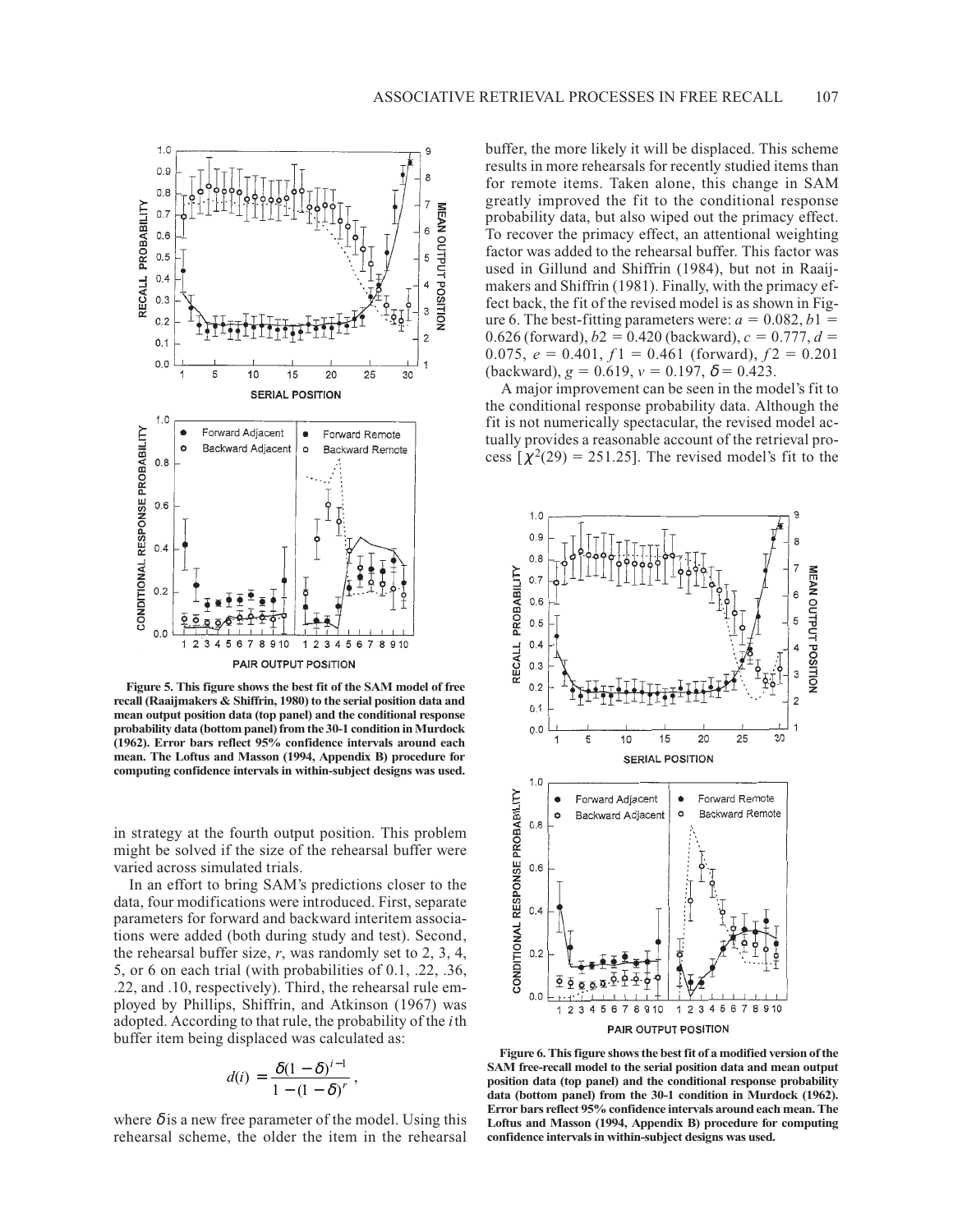serial position curve  $[\chi^2(19) = 85.0]$  and output position curve  $[\chi^2(19) = 199.8]$  did not change substantially (with the exception of the exaggerated hook now present in the output position curve).

# **Conclusions**

This paper presents a quantitative method for examining the role of interitem associations in free recall. Plotting the probability of recalling an item from serial position *x* followed by an item from serial position *y* for different lags reveals strong adjacency effects, a forward-recall advantage, and shallow gradients beyond lag 2. The tendency to recall adjacent pairs in the forward order is highly pronounced for the first few output positions and then settles to a level of about twice the backward-recall probability for the rest of the recall process.

The SAM model provides a reasonable fit to both serial position and mean output position curves. However, in its original version, the model does not adequately account for the conditional response probability data. The original model assumes symmetric increments of forward and backward interitem associations. To bring the model within striking distance of the data, three basic modifications were needed: (1) separate parameters for forward and backward interitem associations, (2) a variable buffer size, and (3) a rehearsal rule that prefers nearby items (Phillips et al., 1967).

Another successful model of single-trial free recall is Metcalfe and Murdock's (1981) chaining model. The chaining model belongs to a class of distributed memory models that use convolution and correlation as the associative storage and retrieval mechanisms. Because convolution is commutative, forward and backward associations are of equal strength. Metcalfe and Murdock suggest that recall begins by cuing memory with the lastrehearsed item. Chaining through memory continues until a specified number of successive retrieval failures. Subsequently, retrieval is reinitiated with a beginningof-list cue (associated with the first studied item). Forward chaining continues until another series of retrieval failures. Because of this two-stage retrieval process, conditional response probabilities should exhibit a backwardrecall advantage for early output positions, and a forwardrecall advantage for late output positions. It is clear from Figure 3 that this is not the case. Adjacent forward recalls are higher than adjacent backward recalls at all output positions, but especially at early output positions. Subjects' tendency to move backward at early stages of output and forward at later stages of output is seen only in remote recalls.

In addition to the SAM buffer model (Raaijmakers & Shiffrin, 1981) and the associative chaining model (Metcalfe & Murdock, 1981), two other approaches to studying free recall deserve attention. In an effort to account for the ubiquity of exponential interresponse time functions in free recall, Rohrer and Wixted (1994) reintroduced the traditional notion of random search without

replacement. The analyses presented in this paper demonstrate that free recall of items from asymptotic serial positions simultaneously exhibit exponential growth in interresponse times and conditional response latency effects (see Figure 4 and Murdock & Okada, 1970). A random-search model cannot account for conditional response latency effects (or the effects of semantic clustering reported elsewhere in the literature). Despite these limitations, Rohrer and Wixted's approach may still be useful. The fundamental question they raise, which is not addressed by the present data, is whether the increase in response latency with output position is a consequence of the resampling of items already recalled or some other process.

Glenberg and Swanson's (1986) temporal distinctiveness theory (TDT) has been developed to account for free recall in the continuous distractor paradigm. In this paradigm, direct interitem associations are either weakened or eliminated by the distractor task and the focus is on temporal retrieval strategies. According to TDT, items are sampled from temporally defined search sets in memory. These search sets are assumed to be narrow for recent items but broad for prior list items. In the absence of strong interitem associations, this type of model predicts symmetric gradients in the conditional response probability curves. The gradients should be narrow early in recall and broaden with output position. Although TDT makes testable predictions about conditional response probability functions in free recall, these predictions cannot be tested using data from the standard version of the task.

#### **Summary**

Previous research on free recall has focused on semantic relations between list items (e.g., Brown, Conover, Flores, & Goodman, 1991; Cooke, Durso, & Schvaneveldt, 1986; Romney, Brewer, & Batchelder, 1993; see Shuell, 1969, for a review of the earlier literature) to the exclusion of association by contiguity. Some potential reasons for this were discussed in the introduction. Conditional response probability and latency analyses of a number of large free-recall studies suggest that the neglect of contiguity-based associative processes in free recall is unwarranted. In order to predict free-recall performance, both contiguity-based associative processes and semantic relations among list items need to be considered.

## **REFERENCES**

- Asch, S. E., & EBENHOLTZ, S. M. (1962). The process of free recall: Evidence for non-associative factors in acquisition and retention. *Journal of Experimental Psychology*, **54**, 3-31.
- Atkinson, R. C., & Shiffrin, R. M. (1968). Human memory: A proposed system and its control processes. In K. W. Spence & J. T. Spence (Eds.), *The psychology of learning and motivation: Advances in research and theory* (Vol. 2, pp. 89-195). New York: Academic Press.
- Brown, S. C., Conover, J. N., Flores, L. M., & Goodman, K. M. (1991). Clustering and recall: Do high clusterers recall more than